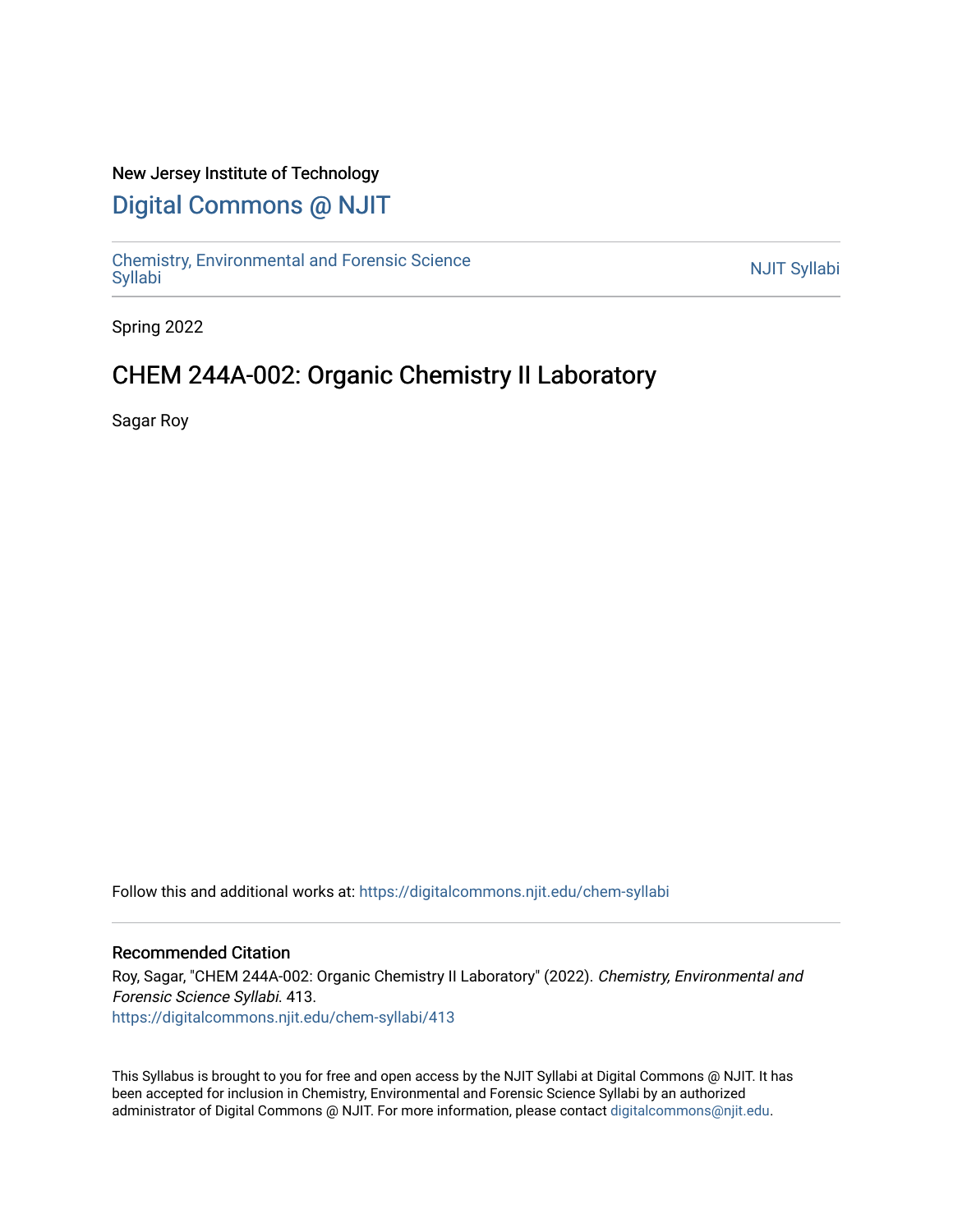

THE DEPARTMENT OF CHEMISTRY AND ENVIRONMENTAL SCIENCE

# **CHEM 244A-002: Organic Chemistry II Laboratory** *Spring 2022 Course Syllabus* **COURSE INFORMATION**

**Course Description**: This course is designed to acquaint and educate students on the basics of organic preparations and analytical techniques such as distillations, sublimations, purifications of products, liquid-liquid extractions and preparation of organic compounds. The experiments will also help students to understand and learn the instrumental analytical techniques including gas chromatography, thin layer chromatography, infrared-, and UV spectroscopy.

It will be to the student's advantage to continue to read and reread the chapters in their textbooks on laboratory experiments throughout the semester. The laboratory professor or teaching assistant (TA) will usually explain and/or demonstrate these experiments. Students are encouraged to ask questions before it is too late and the mistakes have already been committed.

**Number of Credits**: 2

**Prerequisite**: CHEM 124 with a grade of C or higher and CHEM 243 - Organic Chemistry I **Co-requisite**: CHEM 244 – Organic Chemistry II

**Instructor**: Dr. Sagar Roy; Email: [sagar.roy@njit.edu](mailto:sagar.roy@njit.edu)

**Laboratory Time & Location**: Thursday 8:30 AM – 12:05 PM; Tiernan Hall, Room No- 207 **Online**: Laboratory lectures will happen at the scheduled laboratory time, via Webex at the following address:<https://njit.webex.com/meet/sagar> or 922 061 566.

**Office Hours**: With an appointment

Please send an email to schedule an appointment.

If you need assistance and wish to discuss with your instructor, please email to schedule a Webex meeting. I will be more than happy to help.

**Required textbook**: CHEM 244A, Organic Chemistry II Laboratory Manual, available from the at the NJIT book store for \$20.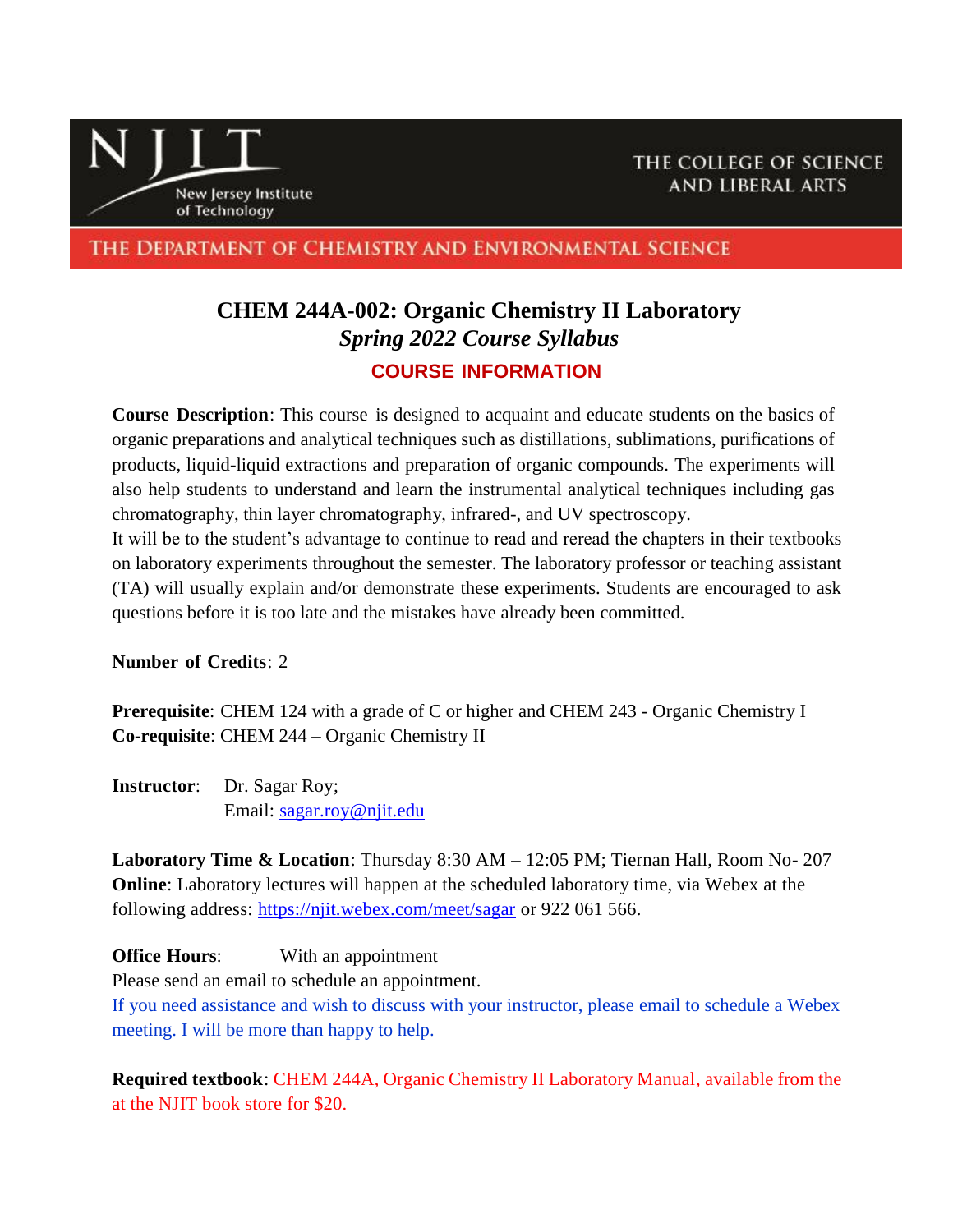## **Other required material:**

- Hard-cover laboratory notebook
- Lab coat (white color, available online)
- Safety goggles (available at the NJIT Bookstore or Home Depot)
- Disposable nitrile gloves (available online or at Home Depot)

Students are RESPONSIBLE of bringing their own PPE (Lab Coat, Safety Goggles & Nitrile Gloves) to the lab.

# **COURSE OUTLINE**

| <b>Week</b> | <b>Topic</b>                                                        | Lab report due |  |  |
|-------------|---------------------------------------------------------------------|----------------|--|--|
| 1.          | Check-in and safety lecture                                         |                |  |  |
| 2.          | <b>Experiment #2: Pinacolone reduction</b>                          |                |  |  |
| 3.          | Experiment #2, part 2                                               |                |  |  |
| 4.          | <b>Experiment #3: Pinacoyl alcohol dehydration</b>                  | #2             |  |  |
| 5.          | Experiment #3, part 2                                               |                |  |  |
| 6.          | <b>Experiment #4: Esterification</b>                                | #3             |  |  |
| 7.          | Experiment #4, part 2                                               |                |  |  |
| 8.          | Quiz #1                                                             | #4             |  |  |
|             | <b>Experiment #5:</b> Aldol reaction                                |                |  |  |
| 9.          | <b>Spring Recess</b>                                                |                |  |  |
| 10.         | <b>Experiment #6:</b> Aspirin synthesis<br>#5                       |                |  |  |
| 11.         | <b>Experiment #1:</b> Extraction and purification of caffeine<br>#6 |                |  |  |
| 12.         | Experiment #1, part 2                                               |                |  |  |
| 13.         | Experiment #1, part 3                                               |                |  |  |
| 14.         | Quiz #2                                                             | #1             |  |  |
|             | <b>Oral presentations</b>                                           |                |  |  |
|             | Check-out                                                           |                |  |  |

Each laboratory period will begin with a 30-minute discussion of the theory and procedure of the experiment, as well as safety reminders. The questions will be discussed.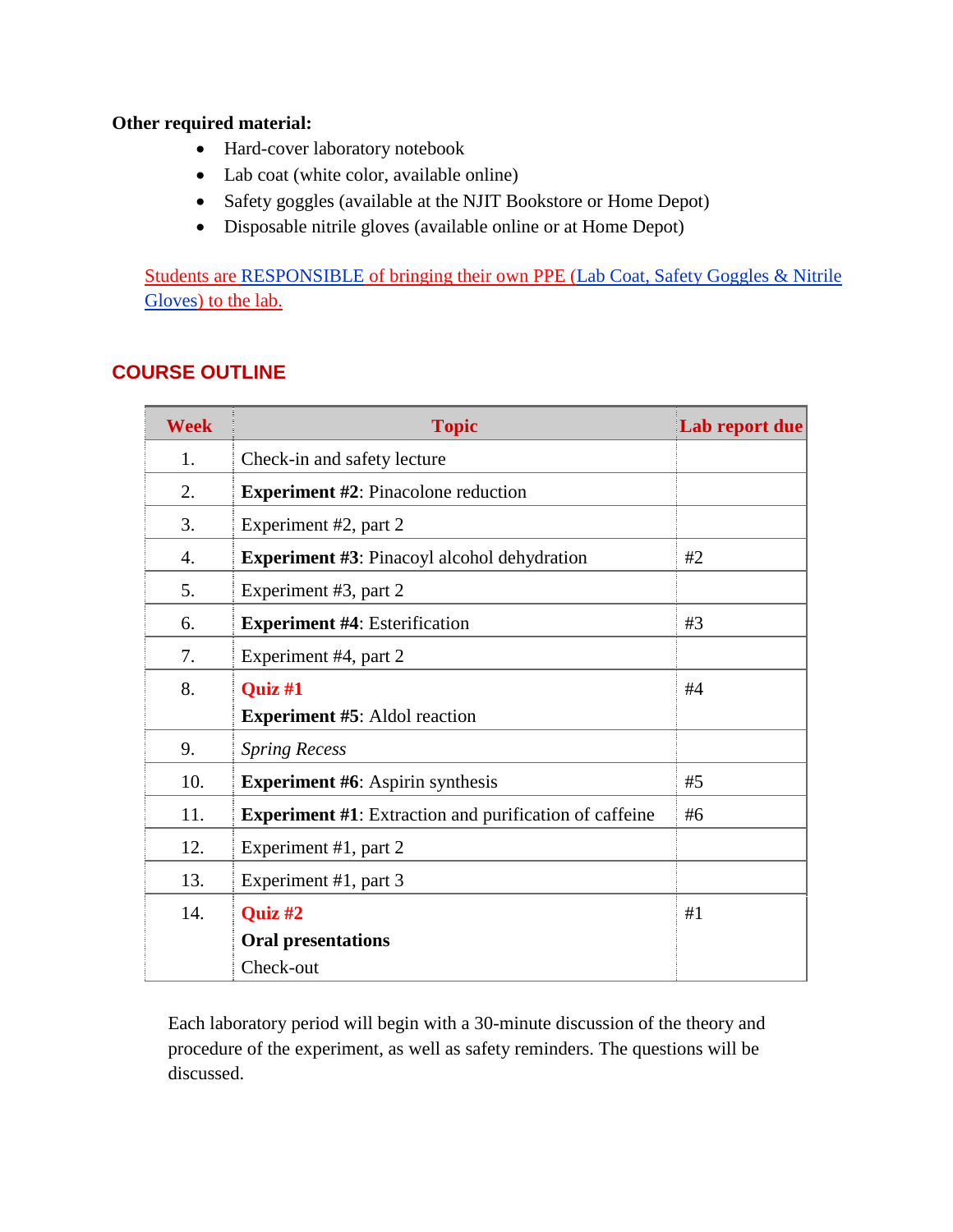# **LEARNING OUTCOMES**

After completing this course, students will be able to:

- Comply with safety rules in the setting of an organic chemistry laboratory.
- Identify and mitigate potential safety hazards.
- Conduct organic chemistry experiments in a safe and clean environment, and properly manage the waste generated.
- Use a laboratory notebook to record scientific experiments, from the planning stage to the observations;
- Demonstrate the ability to use organic chemistry glassware to perform techniques such as filtration, sublimation, distillation, thin-layer chromatography, etc.
- Demonstrate the ability to use analytical equipment such as IR, GC, and UV.
- Apply their knowledge of organic chemistry principles to solve problems in the laboratory.
- Analyze data and prepare high-quality laboratory reports.
- Present the results of their experiments in a professional and engaging way.

# **POLICIES**

*Academic Integrity is the cornerstone of higher education and is central to the ideals of this course and the university. Cheating is strictly prohibited and devalues the degree that you are working on. As a member of the NJIT community, it is your responsibility to protect your educational investment by knowing and following the academic code of integrity policy that is found at: [http://www5.njit.edu/policies/sites/policies/files/academic-integrity-code.pdf.](http://www5.njit.edu/policies/sites/policies/files/academic-integrity-code.pdf)* 

*Please note that it is my professional obligation and responsibility to report any academic misconduct to the Dean of Students Office. Any student found in violation of the code by cheating, plagiarizing or using any online software inappropriately will result in disciplinary action. This may include a failing grade of F, and/or suspension or dismissal from the university. If you have any questions about the code of Academic Integrity, please contact the Dean of Students Office at [dos@njit.edu](mailto:dos@njit.edu)*

| <b>Individual grades</b>                       |     |  |
|------------------------------------------------|-----|--|
| Attendance                                     | 5%  |  |
| <b>Safety and cleanliness</b>                  | 5%  |  |
| <b>Participation &amp; Discussion Question</b> | 10% |  |
| Prelab                                         | 10% |  |
| Infographic assignment                         | 10% |  |
| Quizzes                                        | 20% |  |
| <b>Group grades</b>                            |     |  |
| Laboratory reports                             | 30% |  |
| Oral presentation                              | 10% |  |

**Grading Policy**: The final grade in this course will be determined as follows\*: \* may vary-depending on situation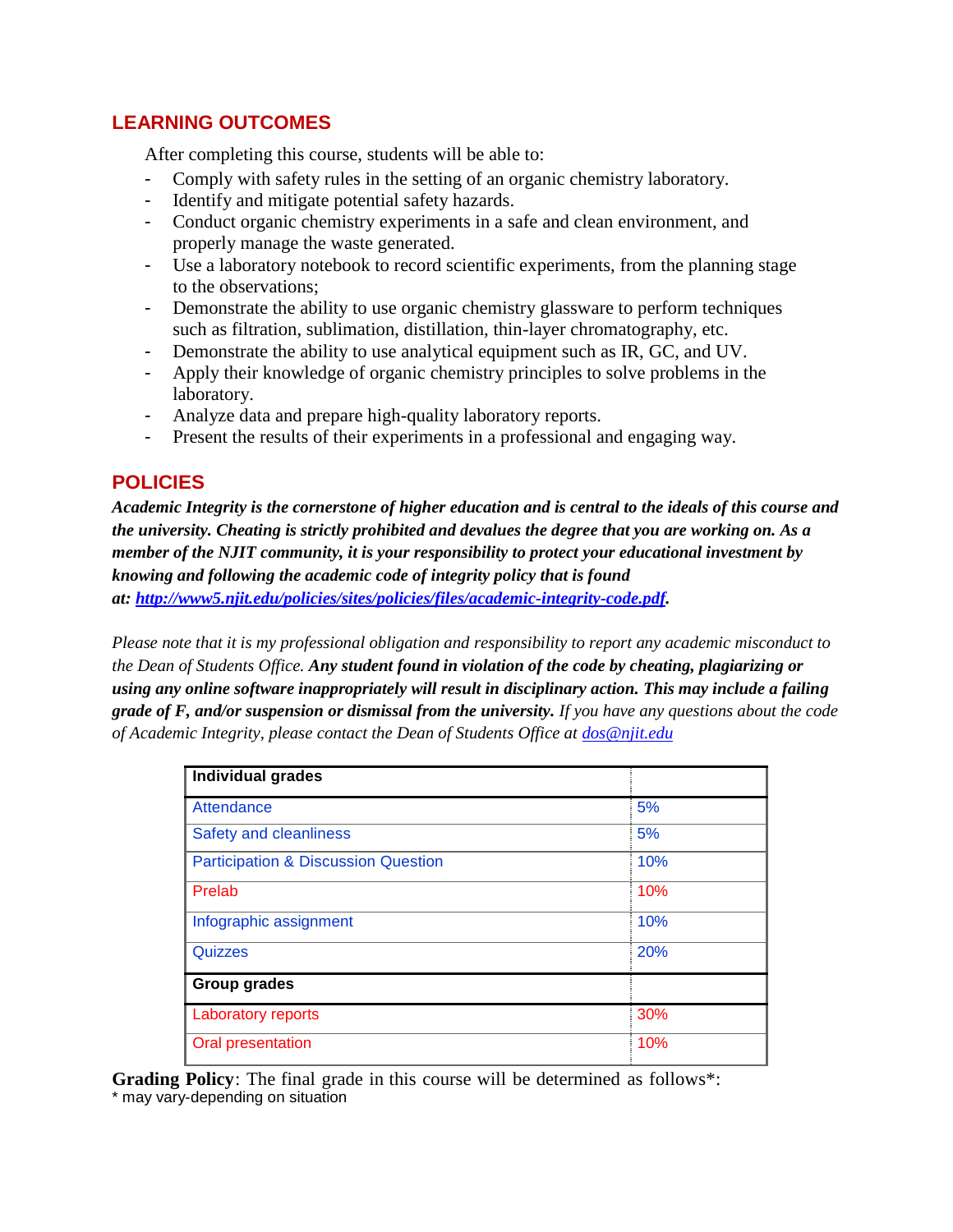| A    | 100-90% | C | 74-70%    |
|------|---------|---|-----------|
| $B+$ | 89-85%  | D | 69-65%    |
| В    | 84-80%  |   | Below 65% |
| C+   | 79-75%  |   |           |

#### **Your final letter grade in this course will be based on the following tentative curve:**

The experiments will be conducted as a group of 3-4 students, as chosen by the instructor. Laboratory reports will be a group assignment, and each group will do an oral presentation on one of the experiments at the end of the semester. Each student is however required to attend and participate in the laboratory, by recording their own notes in their laboratory notebook and helping in keeping the lab safe and clean. In addition, quizzes will be given to each student.

**Attendance and laboratory notebook usage**: Attendance to all laboratory sessions is mandatory. A missed laboratory session without an excused absence will result in a grade of zero (0) for that experiment. A second unexcused absence will result in a grade of zero (0) for the course. An excused absence must be obtained from the instructor before the relevant lab. An excused absence will only be granted for verifiable documented reasons of serious illness or family emergency. Students will be asked to sign the attendance sheet each week when arriving in lab.

Lateness to lab will NOT be tolerated (changes in directions/safety concerns may be given during the pre-laboratory lecture). The instructor reserves the right to dismiss you from the lab and you get a ZERO for the week. College policy states that students must notify faculty within the first three weeks of the semester if they anticipate missing any classes due to religious observance.

Students working in the same group must arrive in lab and begin the experiment at the same time. All students must remain in lab until the experiment is completed. Students working in the same group can perform the experiment together, work on calculations together, but each of them must be filling their own notebook.

See below for the guidelines to good laboratory notebook practices. The completeness and accuracy of the notebook will be checked by the instructor at the beginning of each lab, and its proper usage during the lab period will be checked before students leave.

**Safety and cleanliness**: Wear your safety goggles at all times while in the laboratory. Clothing that covers your legs and shoulders is required. No shorts or skirts. Everyone will be required to wear lab coats and gloves during all experiments. Closed shoes must be worn at all times. Food or drinks are not allowed in the lab. Turn off cell phones and do not use them in the lab. Properly dispose of waste materials. Clean up your workspace at the end of each lab session and wash your hands prior to leaving the laboratory.

**Quizzes**: There will be two quizzes during the semester, on the next laboratory period following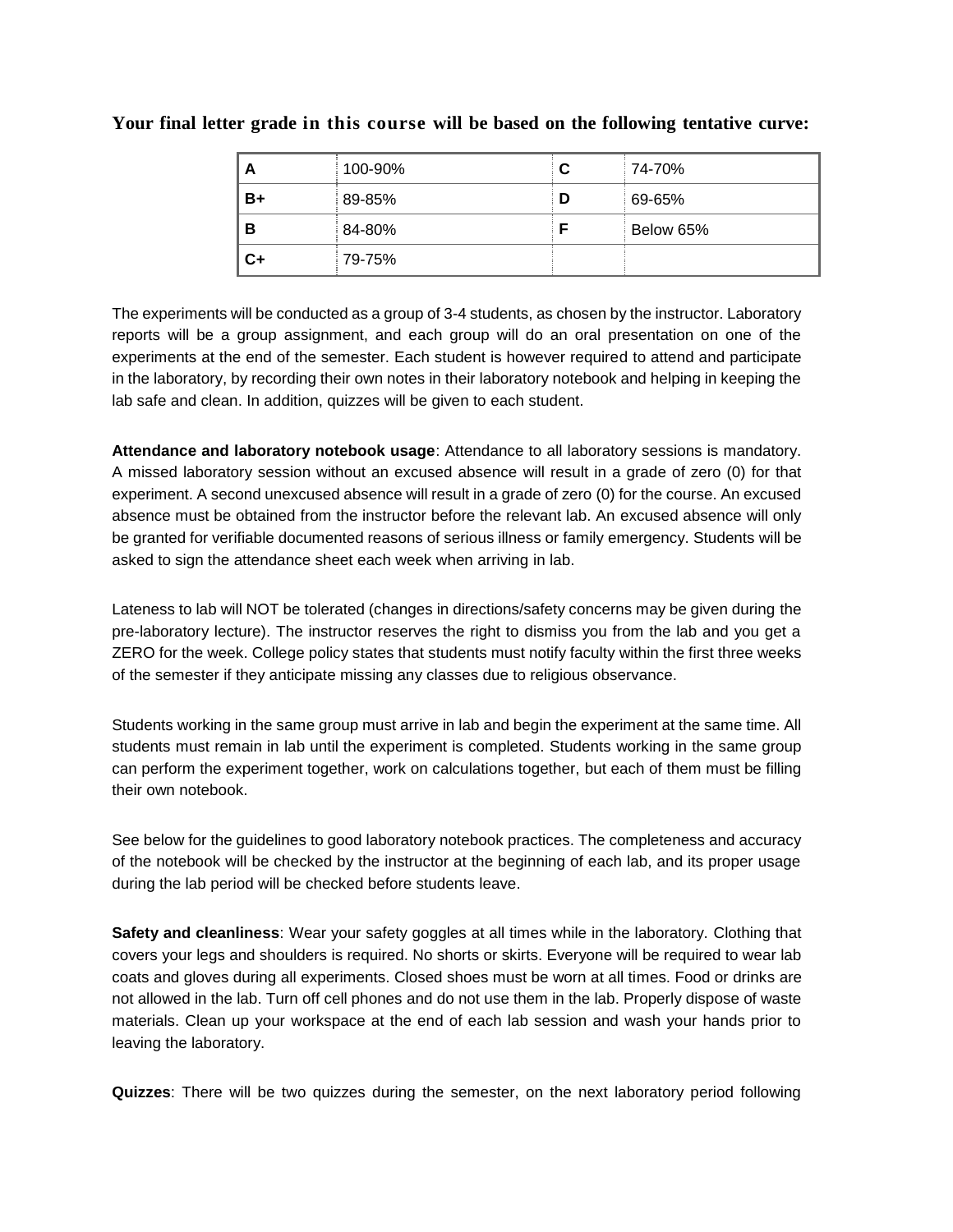experiments #3, and #6. They will each be worth 10% of your grade and can cover any material or safety procedures covered in the course.

**Infographic assignment**: Each student will be required to prepare an engaging infographic about a chemical compound for in food or common household products. This individual assignment will be worth 10% and the exact guidelines and rubric will be sent to students via email and Canvas.

**Laboratory reports**: Each group must submit their lab report one week after the end of each experiment. There are 6 lab reports due and they are worth a total of 40% of the grade. The format of the laboratory report can be found below, and the exact rubric used for grading will be circulated to the students via email. Videos were recorded for most of the experiments and will be posted on Canvas on the day of the scheduled experiment. Students are expected to watch the videos, following in their lab manual, and prepare their reports using the information provided in the manual and the video.

Laboratory reports must be submitted on Canvas in .doc, .docx, of .pdf format, and will be checked for plagiarism by Turnitin.

**Oral presentation**: Each group will present one of the 6 experiments during a 15-20 minutes presentation during the last lab session of the semester. These presentations will occur in person, and the student groups will need to submit their presentation ahead of time. This group presentation will be worth 10% of the final grade. Detailed assignment information and grading rubric will be provided during the semester.

**Email Policy**: In accordance with College policy, the instructor will use your NJIT email address (@njit.edu) and Canvas to communicate with you about all course-related matters. Please make sure that you check these accounts regularly.

**Make-up Laboratory or Quizzes Policy**: There will be **no make-up laboratories or quizzes** during the semester. In the event that a student has a legitimate reason for missing an exam, the student should contact the Dean of Students office and present written verifiable proof of the reason for missing the laboratory and/or quiz, e.g., a doctor's note, police report, court notice, etc. clearly stating the date AND time of the mitigating problem. The student must also notify the CES Department Office/Instructor that the laboratory period will be missed so that appropriate steps can be taken to make up the grade.

**In addition, any medical excuse that can be taken into consideration (after receiving confirmation from NJIT** Dean of Students office**) and the purpose of medical excuse is to grant student an extension on any missing class assignments or quizzes without penalty.**

**Syllabus modification:** Any modification of this syllabus will be distributed in class and via e-mail.

**Cellular Phones**: All cellular phones and other electronic devices must be switched off during all lab times. Such devices must be stowed in bags during exams or quizzes.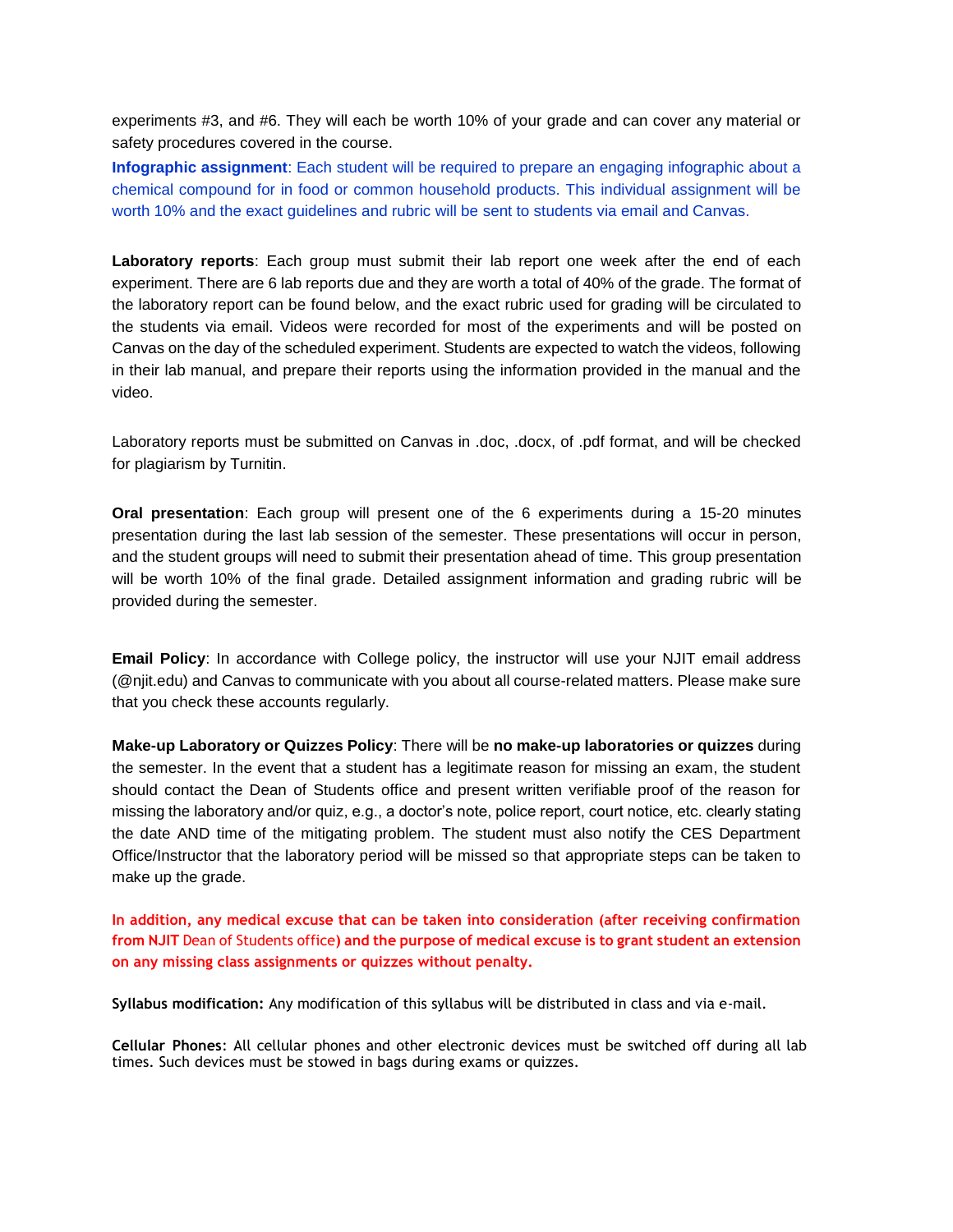# **ADDITIONAL RESOURCES**

**Chemistry Tutoring Center**: Located in the Central King Building, Lower Level, Rm. G12. Hours of operation are Monday – Friday 10:00 am - 6:00 pm. For further information please click [here.](http://chemistry.njit.edu/students/)

**Accommodation of Disabilities**: **O**ffice of **A**ccessibility **R**esources and **S**ervices (*formerly known as Disability Support Services*) offers long term and temporary accommodations for undergraduate, graduate and visiting students at NJIT.

If you are in need of accommodations due to a disability please contact Chantonette Lyles, Associate Director at the Office of Accessibility Resources and Services at 973-596-5417 or via email at [lyles@njit.edu.](mailto:lyles@njit.edu) The office is located in Fenster Hall Room 260. A Letter of Accommodation Eligibility from the Office of Accessibility Resources Services office authorizing your accommodations will be required.

For further information regarding self-identification, the submission of medical documentation and additional support services provided please visit the Accessibility Resources and Services (OARS) website at [http://www5.njit.edu/studentsuccess/disability-support-services/](http://www.njit.edu/studentsuccess/accessibility/)

#### **Important Dates** See: Spring 2022 Academic Calendar <https://www5.njit.edu/registrar/spring-2022-academic-calendar/>

| January  | 17             | Monday   | Martin Luther King, Jr. Day                                                                              |
|----------|----------------|----------|----------------------------------------------------------------------------------------------------------|
| January  | 18             | Tuesday  | <b>First Day of Classes</b>                                                                              |
| January  | 22             | Saturday | Saturday Classes Begin                                                                                   |
| January  | 24             | Monday   | Last Day to Add/Drop a Class                                                                             |
| January  | 24             | Monday   | Last Day for 100% Refund, Full or Partial Withdrawal                                                     |
| January  | 25             | Tuesday  | W Grades Posted for Course Withdrawals                                                                   |
| January  | 31             | Monday   | Last Day for 90% Refund, Full or Partial Withdrawal, No<br>Refund for Partial Withdrawal after this date |
| February | 14             | Monday   | Last Day for 50% Refund, Full Withdrawal                                                                 |
| March    | $\overline{7}$ | Monday   | Last Day for 25% Refund, Full Withdrawal                                                                 |
| March    | 14             | Monday   | Spring Recess Begins - No Classes Scheduled - University                                                 |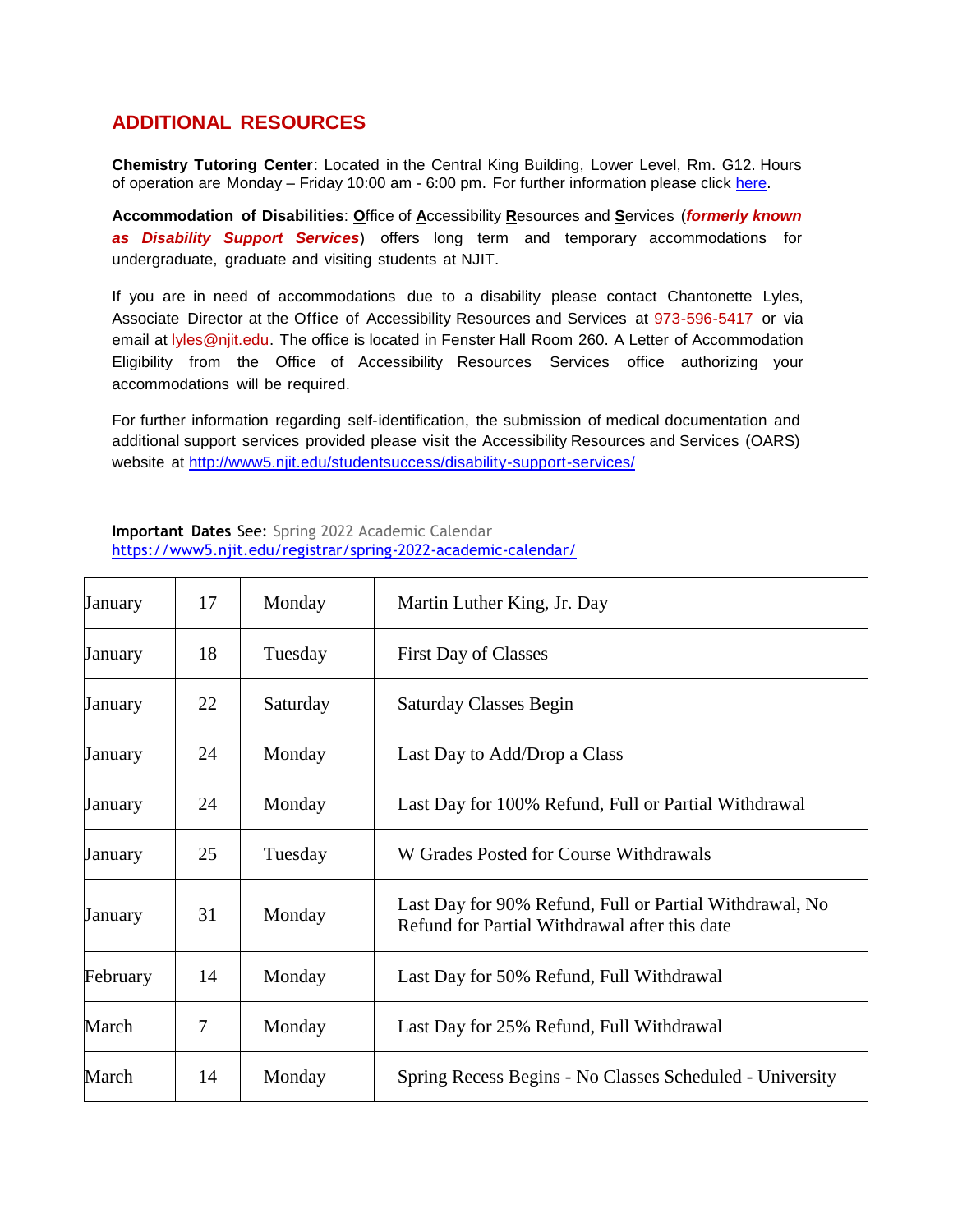|       |                |            | Open                                                     |
|-------|----------------|------------|----------------------------------------------------------|
| March | 19             | Saturday   | <b>Spring Recess Ends</b>                                |
| April | $\overline{4}$ | Monday     | Last Day to Withdraw                                     |
| April | 15             | Friday     | Good Friday - No Classes Scheduled - University Closed   |
| April | 17             | Sunday     | Easter Sunday - No Classes Scheduled - University Closed |
| May   | 3              | Tuesday    | Friday Classes Meet                                      |
| May   | 3              | Tuesday    | Last Day of Classes                                      |
| May   | $\overline{4}$ | Wednesday  | Reading Day 1                                            |
| May   | 5              | Thursday   | Reading Day 2                                            |
| May   | 6              | Friday     | Final Exams Begin                                        |
| May   | 12             | Thursday   | Final Exams End                                          |
| May   | 14             | Saturday   | <b>Final Grades Due</b>                                  |
| May   |                | <b>TBA</b> | Commencement                                             |

# **Laboratory notebook guidelines**:

This is a research journal. In it you will record exactly what you did. Below is the format you will use:

- Fill in all sections on the top of the page on every page you use.
- Before you come to class:
	- o List all chemicals you will be using in the lab in your notebook. Include the chemical name, the chemical formula, and the CAS number.
	- o Copy the reaction scheme
	- o Make a table showing the physical properties of the reagents
	- o Outline the experimental procedure, objectives and safety in your laboratory notebook.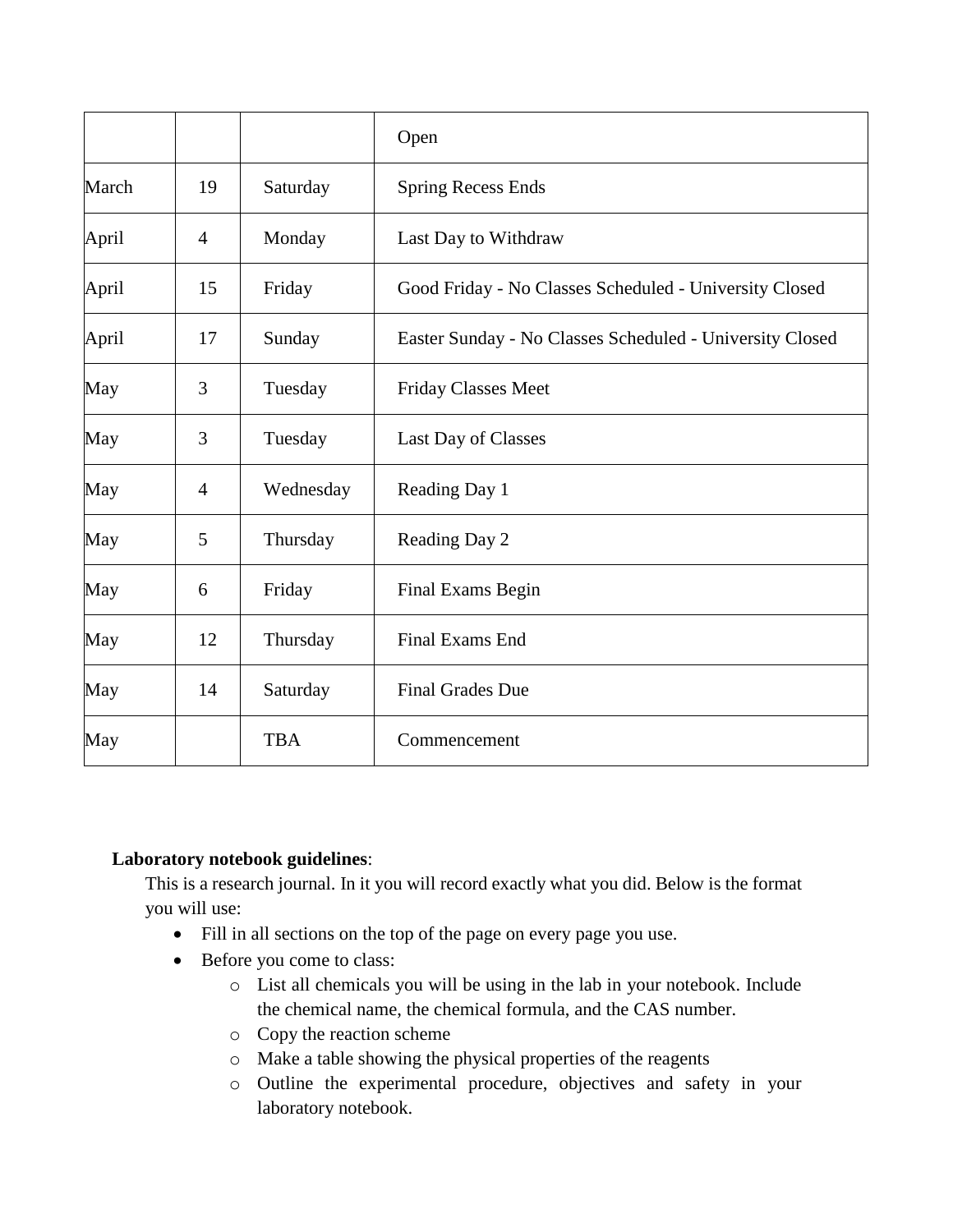The instructor will verify and initial this entry and your Lab Manual at the beginning of each class. Failure to complete the list and provide your lab manual will result in a maximum of 10-point penalty.

The laboratory notebook is a journal that records your activities in the lab in detail. It is written in "stream of consciousness"; that is as it is happening. You should record:

- Everything you do in enough detail that a stranger could reproduce your work using only your lab notebook as a guide.
- All observations as you see them.
- All values including masses, lengths, pressures, volumes...etc using correct significant figures and units.
- All calculations. Any calculations should be done in your notebook. If they are done outside of class, you should submit the carbon copies of the work in the next lab session.
- Before leaving class you must:
	- o Sign and date the bottom of every completed page
	- o Have the instructor sign your last notebook page completed in the lab session.
	- o Submit the carbon copies of your notebook pages for that lab session.

### **Corrections to the notebook**

Mistakes will occur when recording data as you collect it. The proper way of correcting mistakes in a laboratory note is to cross out the mistake with a single or double line as seen below and initial the correct entry. Do not scribble out mistake. The mistake must be clearly readable under the line. (This is a legal requirement because laboratory notebooks are legal documents admissible as evidence in court) Cross out mistake and initial it.

### **Unused space on notebook page**

When you are done with a page, you must draw a diagonal line through any blank unused places on the page before you sign, date and submit the carbon copy. This is also a legal requirement. It prevents anyone from adding additional information to the page after the fact.